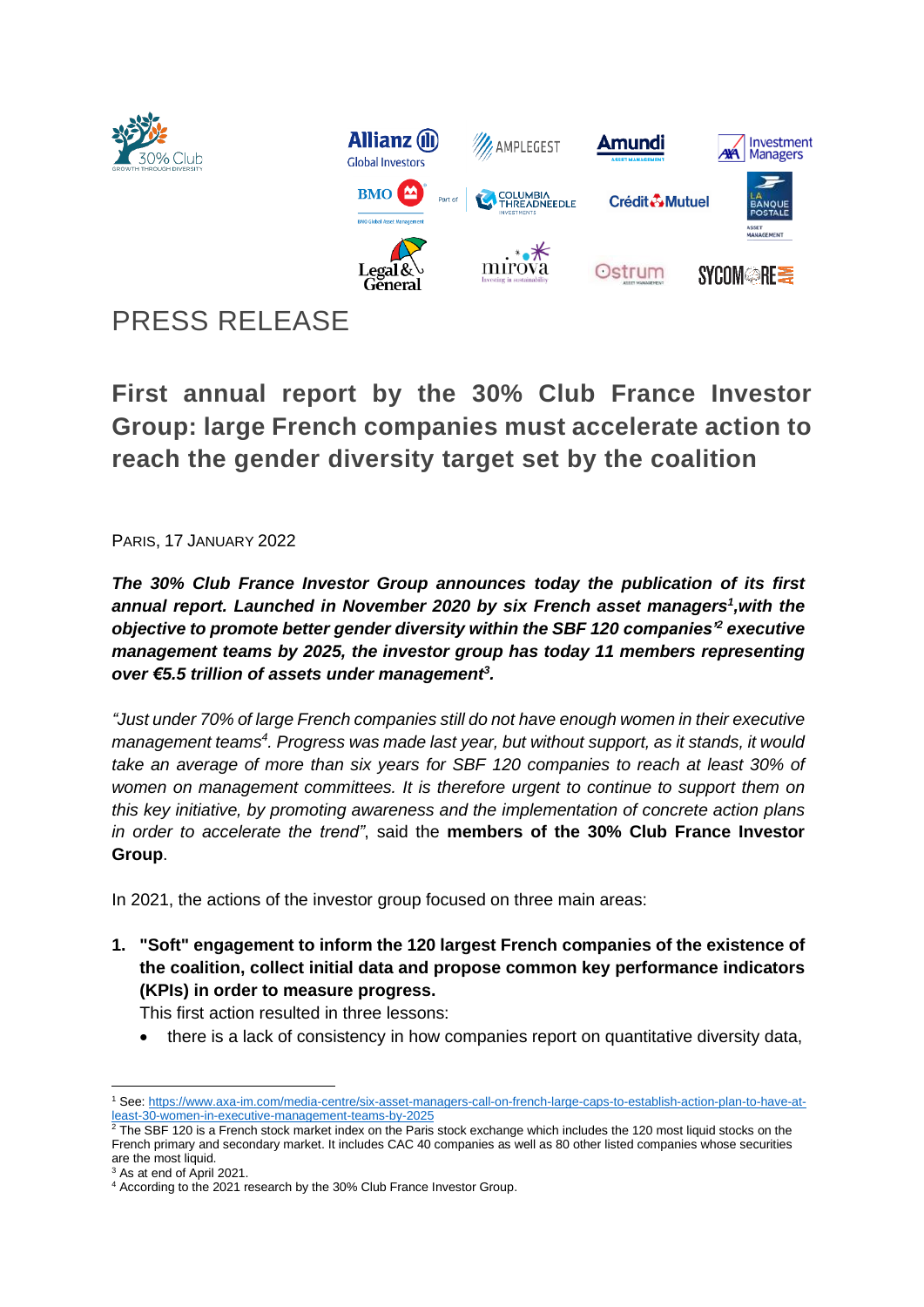- there is a lack of granularity and transparency on key diversity data points on which companies must improve,
- The KPIs suggested by the investor coalition are both possible and reasonable reporting requests, as one company succeeded to report on every KPI

The 11 KPIs are focused on the following key themes: governance, talent attraction, job quality, promotion, retention, work life balance, equal pay, sexual harassment, supply chain, certification/audit and women empowerment.

## **2. "Hard" engagement with the gender diversity laggards, in order to help them improve.**

**23 companies have been identified as laggards and were targeted for urgent engagement actions.** With each member of the coalition responsible for overseeing one or two companies, 14 face-to-face meetings were held in 2021 with these companies and nine others were engaged with via email.

Within these "laggards", an imbalance depending on the sectors in which these companies operate has been noted:

- The **STEM sectors** (Science, Technology, Engineering, and Mathematics) despite their historically low rates of women, companies within these sectors showed a strong willingness to improve as demonstrated by clear commitments (on both getting more women into these companies and ensuring they reach top management) and a willingness to speak with the investor group and learn from their insights.
- Sectors which have high rates of female employment (**Financials and Consumer**) have a clear glass ceiling. While there are targets and strategies, these sectors have a long way to go to overcome this situation.

*"The majority of companies we met are convinced of the value of gender diversity. Our discussions were well received from the companies we spoke to. We have begun to see positive momentum in the form of action plans and targets, but we hope to see more tangible progress in 2022. In addition to our soft engagement campaigns, we had 14 company meetings in our first year. We aim to increase that number in 2022 as the investor coalition grows,"* said **Molly Minton from Amundi and Liudmila Strakodonskaya from AXA Investment Managers, ESG analysts and co-chairs of the 30% Club France Investor Group** for the 2021 inaugural year of the investor coalition.

## **3. Creation of partnerships to learn from "the friends of the 30% Club France Investor Group"**

Collective effort is at the heart of the coalition's actions. The coalition has implemented actions to unite industry stakeholders to reach the same 30% goal through sharing knowledge and good practices as well as tips on how to reach this target. The group organised discussions and the publication of information, data sharing with different industry stakeholders such as the Medef<sup>5</sup>, as well as engaged experts on the topic of gender diversity.

Further actions will be taken in this direction in 2022.

<sup>5</sup> The MEDEF is a leading network of entrepreneurs in France: <https://www.medef.com/en/who-are-we/overview>